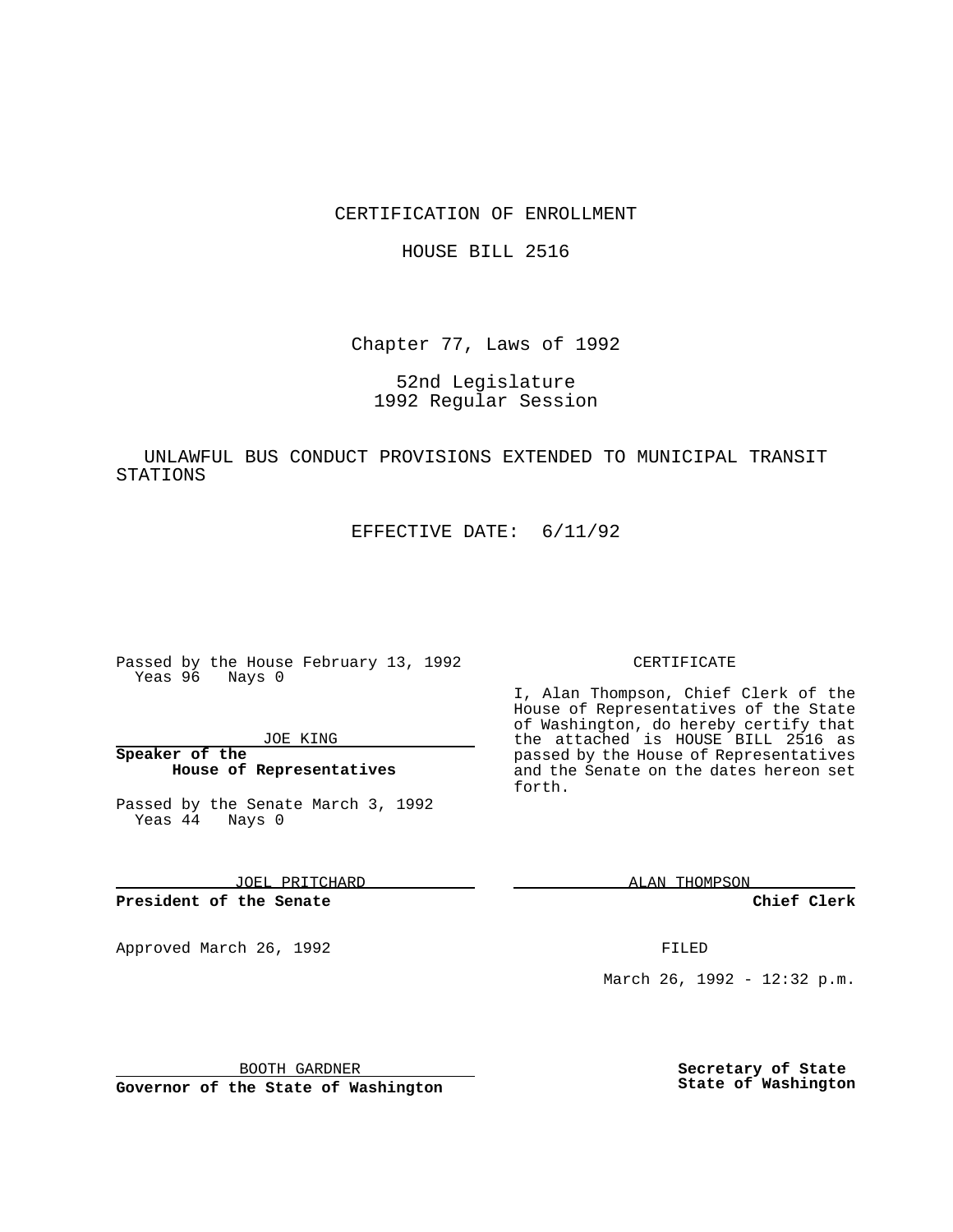## **HOUSE BILL 2516** \_\_\_\_\_\_\_\_\_\_\_\_\_\_\_\_\_\_\_\_\_\_\_\_\_\_\_\_\_\_\_\_\_\_\_\_\_\_\_\_\_\_\_\_\_\_\_

\_\_\_\_\_\_\_\_\_\_\_\_\_\_\_\_\_\_\_\_\_\_\_\_\_\_\_\_\_\_\_\_\_\_\_\_\_\_\_\_\_\_\_\_\_\_\_

Passed Legislature - 1992 Regular Session

**State of Washington 52nd Legislature 1992 Regular Session By** Representatives Cooper, H. Myers, Morris, Prince, G. Fisher, Riley and Paris

Read first time 01/20/92. Referred to Committee on Judiciary.

1 AN ACT Relating to unlawful bus conduct; amending RCW 9.91.025; and 2 prescribing penalties.

3 BE IT ENACTED BY THE LEGISLATURE OF THE STATE OF WASHINGTON:

4 **Sec. 1.** RCW 9.91.025 and 1984 c 167 s 1 are each amended to read 5 as follows:

 (1) A person is guilty of unlawful bus conduct if while on or in a 7 municipal transit vehicle as defined by RCW 46.04.355 or in or at a municipal transit station and with knowledge that such conduct is prohibited, he or she:

 (a) Except while in or at a municipal transit station, smokes or carries a lighted or smoldering pipe, cigar, or cigarette; or (b) Discards litter other than in designated receptacles; or (c) Plays any radio, recorder, or other sound-producing equipment except that nothing herein shall prohibit the use of such equipment